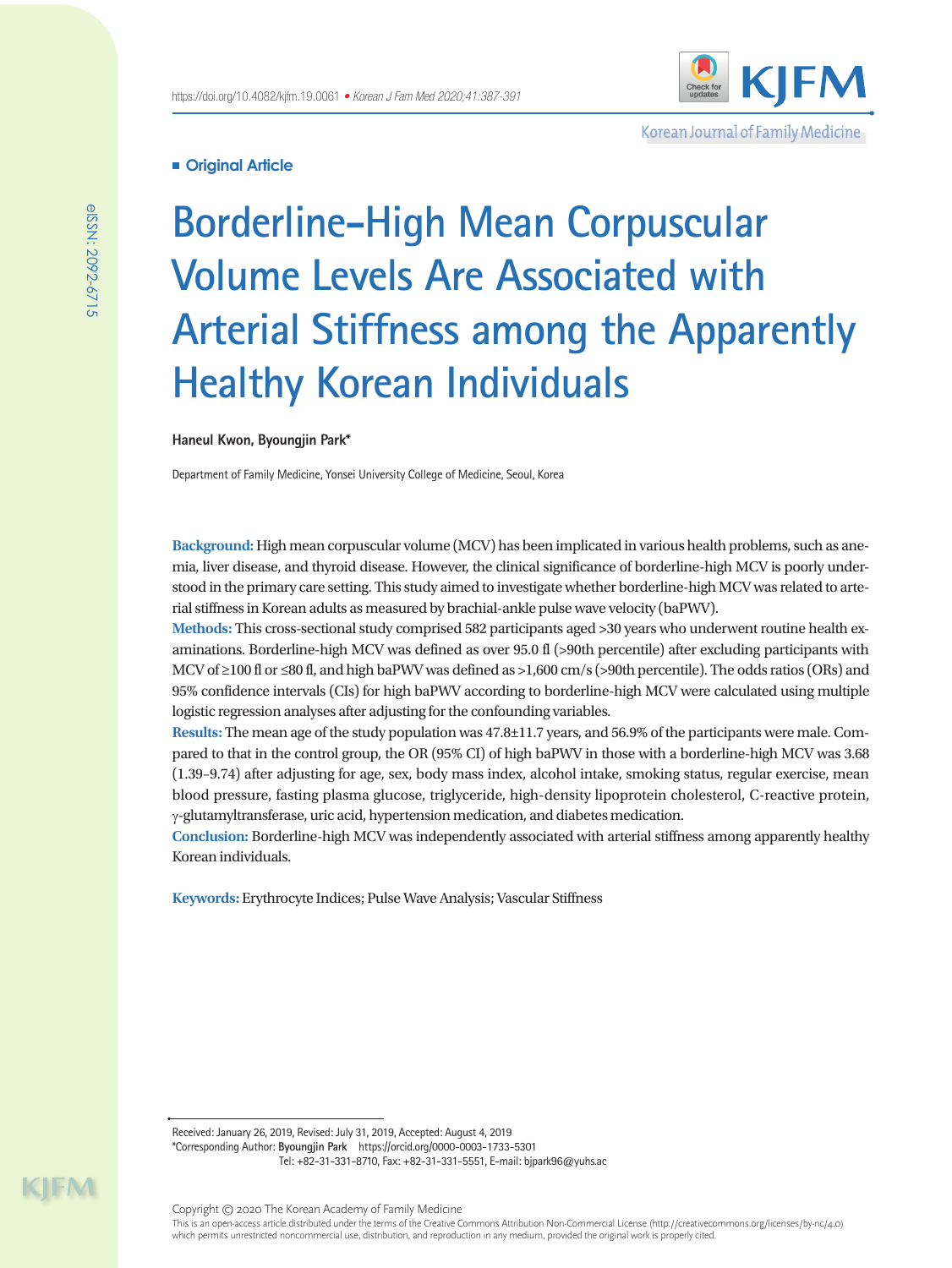# **INTRODUCTION**

High mean corpuscular volume (MCV), also known as macrocytosis, is associated with vitamin B12 and folic acid deficiency, liver disease, hyperglycemia, alcoholism, smoking habits, and other pathologic conditions.1,2) Moreover, a high MCV is associated with increased all-cause mortality and cancer mortality in non-anemic cancer-free individu $a\vert s^{3}$ 

Pulse wave velocity (PWV) is one of various markers of early arterial wall changes such as arterial wall thickness and stiffness.<sup>4)</sup> It is defined as the velocity of blood streaming from the heart to peripheral arteries through the aorta and is known to increase with blood vessel stiffness.5,6) Brachial-ankle pulse wave velocity (baPWV) is also strongly correlated with aortic PWV and can be used as a simple, noninvasive, and automatic method to measure arterial stiffness in the primary care setting.<sup>7)</sup> Previous studies have shown that increased PWV is independently associated with cardiovascular disease (CVD) incidence and mortality. Moreover, high baPWV was a strong predictor of early carotid atherosclerosis.<sup>8)</sup> A baPWV of  $>1,400$  cm/s is an independent risk factor for moderate risk  $(\geq 10\%)$  stratification according to the Framingham risk scoring system, and a baPWV of >1,600 cm/s is an independent factor for high risk stratification according to the European systematic coronary risk evaluation (SCORE) system.<sup>9)</sup>

Although high MCV has been implicated in various health problems, the clinical significance of borderline-high MCV is poorly understood among apparently healthy Korean individuals in the primary care setting. Therefore, this study aimed to examine whether borderline-high MCV is related to arterial stiffness in Korean adults as measured using baPWV.

## **METHODS**

#### **1. Study Population**

Medical records of 641 participants who voluntarily underwent a medical examination including baPWV measurement at the Health Promotion Center of Gangnam Severance Hospital in Seoul, Korea, between October 2007 and July 2010 were reviewed. Participants meeting any of the following criteria were excluded (n=59): MCV, ≥100 fl or ≤80 fl; white blood cell (WBC) count,  $\geq 10.0$  ( $\times 10^3$  cells/ $\mu$ L); and high-sensitivity C-reactive protein (hsCRP), ≥3.0 mg/L. After excluding non-eligible participants, 582 participants were finally enrolled into the final analysis. This study was conducted in accordance with the ethical principles of the Declaration of Helsinki and was approved by the Institutional Review Board of Yonsei University College of Medicine, Seoul, Korea (IRB approval no., 3-2019-0098). Informed consent was obtained from all individual participants included in the study.

## **2. Data Collection**

Participants were asked about their lifestyle, including smoking habits, alcohol consumption, and physical activity (more or less than 2 times per week), as well as their medical conditions with the date of diagnosis and current medications. Trained staff reviewed the completed questionnaires and recorded the responses into a database. Participants were classified as non-smokers, ex-smokers, or current smokers. Alcohol drinking was defined as consumption of more than 2 times per week. Regular exercise was defined as exercise of more than 2 times per week. Body mass index (BMI) was calculated as weight divided by height squared  $\frac{\text{kg}}{m^2}$ . Blood samples were collected after a 12-hour overnight fast. WBC counts and red blood cell indices were quantified by an automated blood cell counter (ADVIA 120; Bayer Corp., Tarrytown, NY, USA). Borderline-high MCV was defined as ≥95.0 fl and <100 fl based on previous epidemiological studies (>90th percentile).<sup>1,3)</sup> Fasting plasma glucose, total cholesterol, triglycerides, high-density lipoprotein (HDL) cholesterol, hsCRP, γ-glutamyltransferase, and uric acid were measured using a Hitachi 7600-110 Chemistry Autoanalyzer (Hitachi, Tokyo, Japan). The mean blood pressure was calculated using the following equation: (systolic blood pressure+ diastolic blood pressure×2)/3.

#### **3. Brachial-Ankle Pulse Wave Velocity Measurement**

As previously reported,<sup>5,8,10,11)</sup> baPWV was measured and calculated using an automatic waveform analyzer (model BP-203RPE; Colin Co., Komaki, Japan). This instrument simultaneously recorded venous blood pressure, phonocardiogram, electrocardiogram, and arterial blood pressure in both upper arms and ankles. Participants were examined in supine position after at least 10 minutes of rest. Pneumatic cuffs were connected to sensors and wrapped around both upper arms and ankles. Waveforms were obtained from brachial and tibial arteries. For each measurement, 10-second sample times with automatic gain analysis and quality adjustment were obtained. The time interval  $(\Delta T)$  between the arm and ankle distance was defined as the pulse transit time between the brachial and tibial arterial pressure waveforms. L was defined as the difference between the distance from the heart to the upper arm and the distance from the heart to the ankle and was automatically estimated based on participants' heights. BaP-WV was calculated using the following equation: baPWV=L/ΔT. BaP-WV of >1,400 cm/s and >1,600 cm/s are known independent variables for risk stratification according to the Framingham risk and SCORE risk scores, respectively.<sup>7,9)</sup> In this regard, high baPWV, a surrogate indicator for arterial stiffness, was defined as >1,600 cm/s in this study, which corresponded to the 90th percentile.

#### **4. Statistical Analysis**

The Student t-test and chi-square test were used to compare demographic and biochemical characteristics of the study population according to borderline-high MCV for continuous and categorical variables, respectively. Univariate analysis was performed to evaluate the relationship between arterial stiffness and several cardiovascular risk factors. Analysis of covariance was also used to verify differences in mean baPWV according to the borderline-high MCV after adjusting for age, sex, BMI, hsCRP, hypertension medication, and diabetes medication.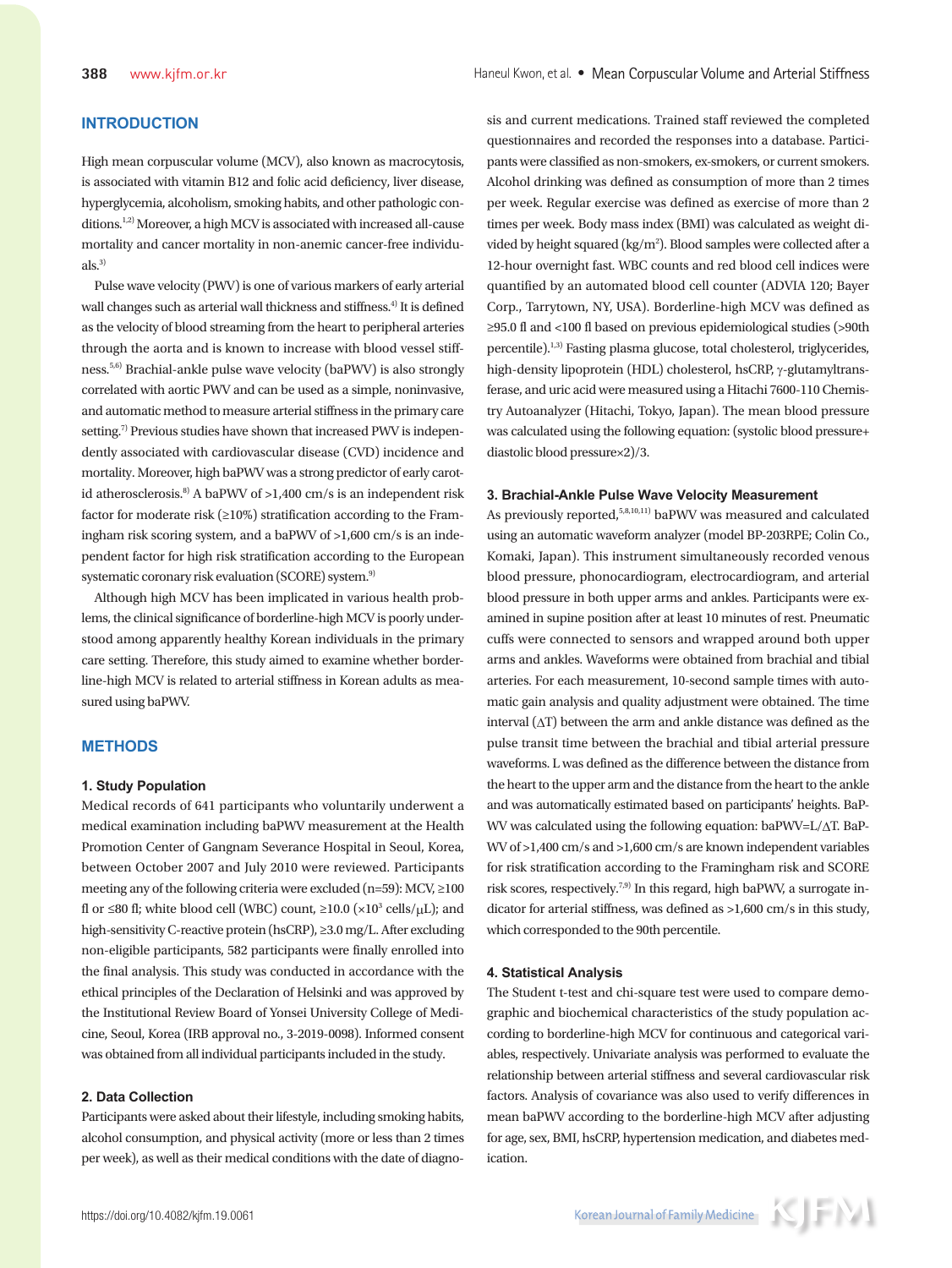The odds ratios (ORs) for high baPWV were calculated using multivariate logistic regression analysis after adjusting for confounding variables according to borderline-high MCV. All analyses were conducted using SAS statistical software ver. 9.4 (SAS Institute Inc., Cary, NC, USA). All statistical tests were two-sided, and statistical significance was determined at a P-value of <0.05.

## **RESULTS**

Table 1 shows the clinical characteristics of the study population (330 men and 252 women). The mean age and BMI were 47.8±11.7 years and  $23.8\pm2.9$  kg/cm<sup>2</sup>, respectively. The mean systolic and diastolic blood pressure were 119.5±15.2 mm Hg and 73.1±11.9 mm Hg, respec-

tively. The proportion of participants with borderline-high MCV was 10.5%. Compared with controls, age, male sex, and  $\gamma$ -glutamyltransferase were higher in the borderline-high MCV group.

Table 2 shows the univariate analysis between high baPWV and some indicators for cardiovascular risk. BaPWV was found to be significantly associated with age (OR, 1.13; P<0.001), BMI (OR, 1.17; P<0.001), systolic blood pressure (OR, 1.08; P<0.001), diastolic blood pressure (OR, 1.11; P<0.001), fasting plasma glucose (OR, 1.02; P<0.001), hsCRP (OR, 1.43; P<0.001), and borderline-high MCV (OR, 3.05; P<0.001).

Figure 1 shows the means and standard errors of baPWV (cm/s) according to borderline-high MCV after adjusting for age, sex, BMI, hsCRP, hypertension medication, and diabetes medication. The mean

Table 1. Characteristics of the study population

| Characteristic                                              | Total $(n=582)$  | Control $(n=532)$ | Borderline-high mean<br>corpuscular volume (n=50) | P-value |
|-------------------------------------------------------------|------------------|-------------------|---------------------------------------------------|---------|
| Age (y)                                                     | $47.8 \pm 11.7$  | $47.3 \pm 11.7$   | $52.5 \pm 10.5$                                   | 0.002   |
| Body mass index $(kg/m2)$                                   | $23.8 \pm 2.9$   | $23.8 \pm 2.9$    | $23.5 \pm 2.7$                                    | 0.586   |
| Male gender                                                 | 331 (56.9)       | 295 (55.5)        | 36 (72.0)                                         | 0.023   |
| Current smoker                                              | 132(22.7)        | 120(22.6)         | 12(24.0)                                          | 0.815   |
| Alcohol consumption                                         | 420 (71.2)       | 379 (71.2)        | 41 (82.0)                                         | 0.104   |
| Regular exercise                                            | 344(59.1)        | 311(58.5)         | 33(66.0)                                          | 0.299   |
| Systolic blood pressure (mm Hq)                             | $119.5 \pm 15.2$ | $119.4 \pm 15.3$  | $120.8 + 14.4$                                    | 0.527   |
| Diastolic blood pressure (mm Hg)                            | $73.1 \pm 11.9$  | $72.9 \pm 12.0$   | $75.5 \pm 10.9$                                   | 0.145   |
| Fasting plasma glucose (mg/dL)                              | $96.2 \pm 18.5$  | $96.1 \pm 18.9$   | $96.7 \pm 14.3$                                   | 0.784   |
| Triglyceride (mg/dL)                                        | $113.7 + 94.7$   | $112.5 \pm 90.2$  | $127.1 \pm 134.0$                                 | 0.453   |
| High-density lipoprotein cholesterol (mg/dL)                | $48.1 \pm 12.6$  | $47.9 \pm 12.5$   | $50.1 \pm 13.9$                                   | 0.226   |
| White blood cells ( $\times$ 10 <sup>3</sup> cell/ $\mu$ L) | $5.5 \pm 1.4$    | $5.5 \pm 1.3$     | $5.5 \pm 1.6$                                     | 0.903   |
| C-reactive protein (mq/L)                                   | $0.6 + 0.6$      | $0.6 + 0.6$       | $0.6 + 0.7$                                       | 0.694   |
| γ-glutamyltransferase (U/L)                                 | $24.4 \pm 16.0$  | $23.7 \pm 15.3$   | $32.3 \pm 20.6$                                   | 0.005   |
| Uric acid (mg/dL)                                           | $5.2 \pm 1.4$    | $5.2 \pm 1.4$     | $5.4 \pm 1.3$                                     | 0.198   |
| Hemoglobin (d/dL)                                           | $14.6 \pm 1.4$   | $14.6 \pm 1.4$    | $14.9 \pm 1.2$                                    | 0.197   |
| Hypertension medication                                     | 73 (12.5)        | 70 (13.2)         | 3(6.0)                                            | 0.144   |
| Diabetes medication                                         | 24(4.1)          | 23(4.3)           | 1(2.0)                                            | 0.429   |

Values are presented as mean±standard deviation or number (%), unless otherwise stated.

|               |  |  |  | <b>Table 2.</b> Univariate analysis of factors associated with high brachial-ankle pulse |  |
|---------------|--|--|--|------------------------------------------------------------------------------------------|--|
| wave velocity |  |  |  |                                                                                          |  |

| Variable                                               | High brachial-ankle pulse wave velocity |         |  |  |  |
|--------------------------------------------------------|-----------------------------------------|---------|--|--|--|
|                                                        | Odds ratio                              | P-value |  |  |  |
| Age $(y)$                                              | $1.13(1.09 - 1.16)$                     | < 0.001 |  |  |  |
| Body mass index (kg/m <sup>2</sup> )                   | $1.17(1.07 - 1.28)$                     | < 0.001 |  |  |  |
| Systolic blood pressure (mm Hq)                        | $1.08(1.06 - 1.10)$                     | < 0.001 |  |  |  |
| Diastolic blood pressure (mm Hq)                       | $1.11(1.08 - 1.14)$                     | < 0.001 |  |  |  |
| Fasting plasma glucose (mg/dL)                         | $1.02(1.00 - 1.03)$                     | 0.007   |  |  |  |
| Triglyceride (mg/dL)                                   | $1.00(1.00 - 1.01)$                     | 0.016   |  |  |  |
| High-density lipoprotein cholesterol<br>(mq/dL)        | $0.98(0.96 - 1.00)$                     | 0.082   |  |  |  |
| C-reactive protein (mg/L)                              | $1.43(1.11 - 1.84)$                     | 0.005   |  |  |  |
| $\gamma$ -glutamyltransferase (U/L)                    | $1.01(0.99 - 1.02)$                     | 0.262   |  |  |  |
| Uric acid (mg/dL)                                      | $1.01(0.84 - 1.22)$                     | 0.885   |  |  |  |
| Borderline-high mean corpuscular<br>volume (yes or no) | $3.05(1.53 - 6.08)$                     | 0.001   |  |  |  |



Figure 1. Mean baPWV according to the presence of borderline-high MCV as determined by analysis of covariance analysis adjusted for age, sex, body mass index, high-sensitivity C-reactive protein, hypertension medication, and diabetes medication. BaPWV, brachial-ankle pulse wave velocity; MCV, mean corpuscular volume.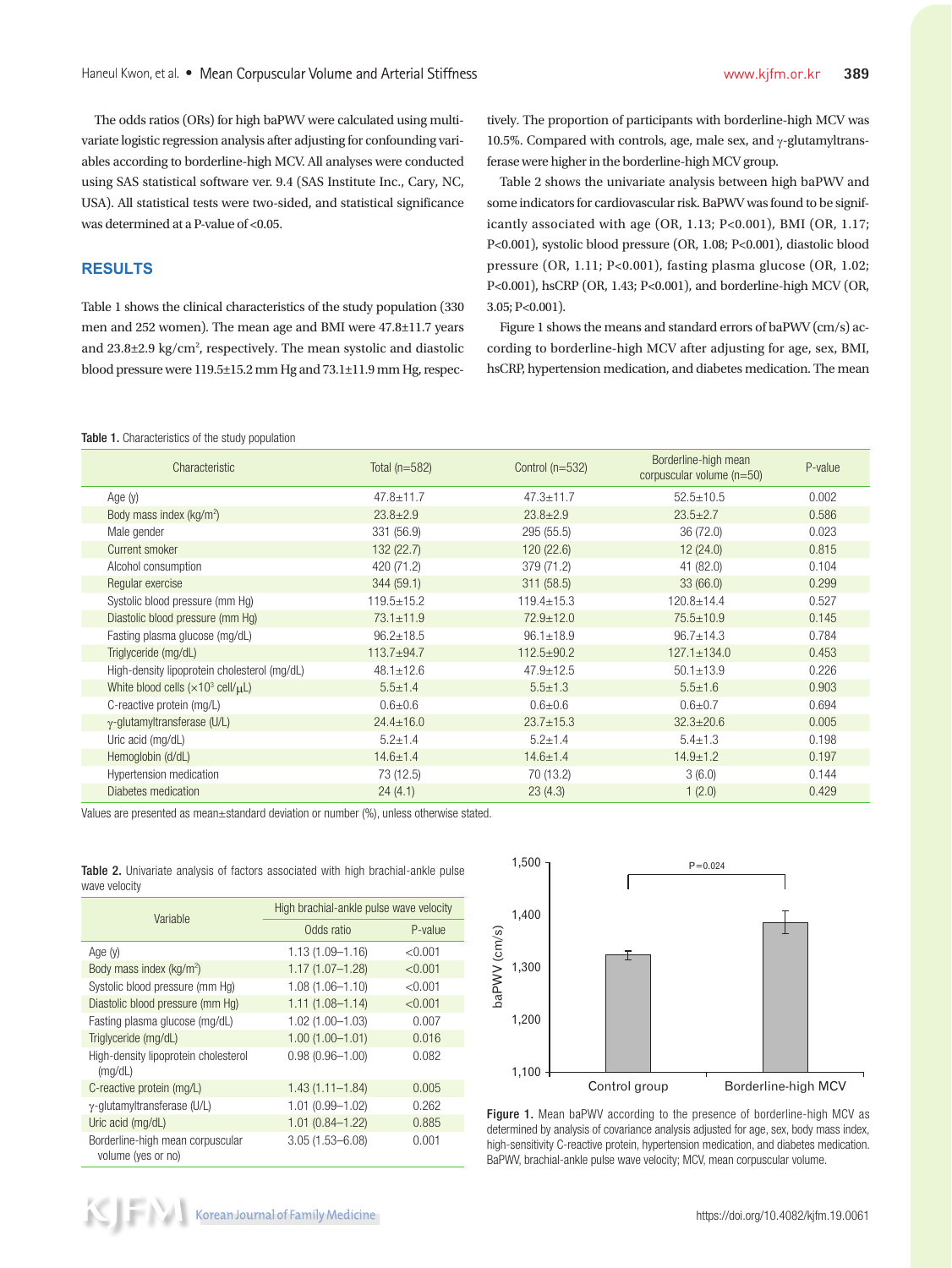Table 3. Multiple logistic regression analysis showing the independent contribution of borderline-high MCV to high brachial-ankle pulse wave velocity

|                     | Model :             |         | Model 2             |         | Model 3             |         |
|---------------------|---------------------|---------|---------------------|---------|---------------------|---------|
|                     | OR (95% CI)         | P-value | OR (95% CI)         | P-value | OR (95% CI)         | P-value |
| Borderline-high MCV | $3.05(1.53 - 6.08)$ | 0.001   | $3.08(1.19 - 7.98)$ | 0.020   | $3.21(1.22 - 8.48)$ | 0.018   |

Model 1: unadjusted; model 2: adjusted for age, sex, BMI, alcohol intake, smoking status, regular exercise, SBP, DBP, FPG, triglyceride, HDL-cholesterol, WBC count, CRP, γ-glutamyltransferase, and uric acid; model 3: adjusted for age, sex, BMI, alcohol intake, smoking status, regular exercise, SBP, DBP, FPG, triglyceride, HDL-cholesterol, WBC count, CRP, γ-glutamyltransferase, uric acid, hypertension medication, and diabetes medication.

MCV, mean corpuscular volume; OR, odds ratio; CI, confidence interval; BMI, body mass index; SBP, systolic blood pressure; DBP, diastolic blood pressure; FPG, fasting plasma glucose; HDL, high-density lipoprotein; WBC, white blood cell; CRP, C-reactive protein.

baPWV in the borderline-high MCV group was significantly higher than that in the control group (1,386.2±22.7 mm Hg versus 1,322.7±8.7 mm Hg, P=0.024).

Table 3 shows the ORs for high PWV according to the borderlinehigh MCV. The OR (95% CI) of the borderline-high MCV group was 3.21 (1.22–8.48) after adjusting for age, sex, BMI, alcohol intake, smoking status, regular exercise, systolic blood pressure, diastolic blood pressure, fasting plasma glucose, triglyceride, HDL-cholesterol, WBC count, C-reactive protein, γ-glutamyltransferase, and uric acid, hypertension medication, and diabetes medication.

## **DISCUSSION**

In this cross-sectional study, borderline-high MCV was independently associated with high baPWV. This effect remained even after adjusting for potential confounding factors, including the presence of drugs that could influence the vascular function. Although the reference value for baPWV is different according to age and blood pressure categories,<sup>12,13)</sup> a baPWV of  $>1,400$  cm/s has been shown as a useful predictor of CVD,<sup>7)</sup> and  $>1,800$  cm/s may be a marker of target organ damage.<sup>14)</sup> Previous Korean studies showed that a baPWV of >1,600 cm/s was an independent risk factor for greater atherosclerotic disease complexity based on the virtual histology intravascular ultrasound analysis and high risk stratification based on the SCORE model.<sup>9,15)</sup>

Although underlying mechanisms of increased baPWV were not investigated, some biological mechanisms may help explain the association between borderline-high MCV and arterial stiffness. First, increased MCV reflects folate and vitamin B12 deficiencies, which can lead to high homocysteine level, a cardiovascular risk factor. Folate and vitamin B12 play an important role in regulating the conversion of homocysteine. Homocysteine concentrations are strongly negatively correlated with folate and vitamin B12 levels.<sup>16,17)</sup> Homocysteine induces proliferation of smooth muscle cells in the artery, resulting in impaired vascular endothelial function and blood coagulability. High homocysteine level is thought to contribute to atherosclerosis and increased thickness and blood vessel stiffness.<sup>10)</sup> Accordingly, lack of folate and vitamin B12 induces elevated MCV and homocysteine levels, resulting in elevated arterial stiffness. Second, elevated MCV is an indicator of liver function deterioration, which might be closely related to CVD development. Macrocytosis is commonly found in various liver diseases. In individuals with liver disease, the membrane lipid com-

position changes, affecting the membrane surface area, leading to increased MCV. This mechanism depends on the pathogenesis and severity of liver disease.<sup>2)</sup> Moreover, elevated serum  $\gamma$ -glutamyltransferase level is strongly associated with increased oxidative stress. $18,19)$ Increased oxidative stress induced by decreased liver function is positively correlated with CVD development.<sup>20)</sup> Thus, decreased liver function seems to manifest in elevated MCV as well as arterial stiffness. Finally, elevated MCV implies thyroid dysfunction, which could also be associated with arterial stiffness. Thyroid hormone is involved in the regulation of hemoglobin synthesis. MCV values were significantly increased in both overt and subclinical hypothyroidism.21) Moreover, hypothyroidism led to increased vascular resistance and arterial wall thickness, which could be attributed to lipid abnormalities, homocysteine levels, and abnormal coagulability.<sup>22)</sup> Therefore, elevated MCV and arterial stiffness might be caused by thyroid dysfunction. Therefore, our findings indicate borderline-high MCV may be accompanied by several unfavorable metabolic alterations, which can be implicated in increased arterial stiffness.

Several limitations should be acknowledged in this study. First, the causality cannot be concluded due to the cross-sectional design of the study. Moreover, other confounding factors affecting baPWV, such as thyroid disease, homocysteine levels, and dyslipidemia medication, were not considered because these indicators were not fully measured at the beginning of this study. Study participants were volunteers visiting for a health promotion screening at a single hospital. Thus, the study population appeared to be slightly healthier than communitybased cohorts and may not be representative of the general population in Korea, and selection bias may have affected the results.

In conclusion, we found that borderline-high MCV was independently associated with arterial stiffness among apparently healthy Korean individuals. Further larger-scale prospective cohort studies are warranted to validate these associations in the future.

## **CONFLICT OF INTEREST**

No potential conflict of interest relevant to this article was reported.

## **ORCID**

Haneul Kwon: https://orcid.org/0000-0002-7072-0711 Byoungjin Park: https://orcid.org/0000-0003-1733-5301